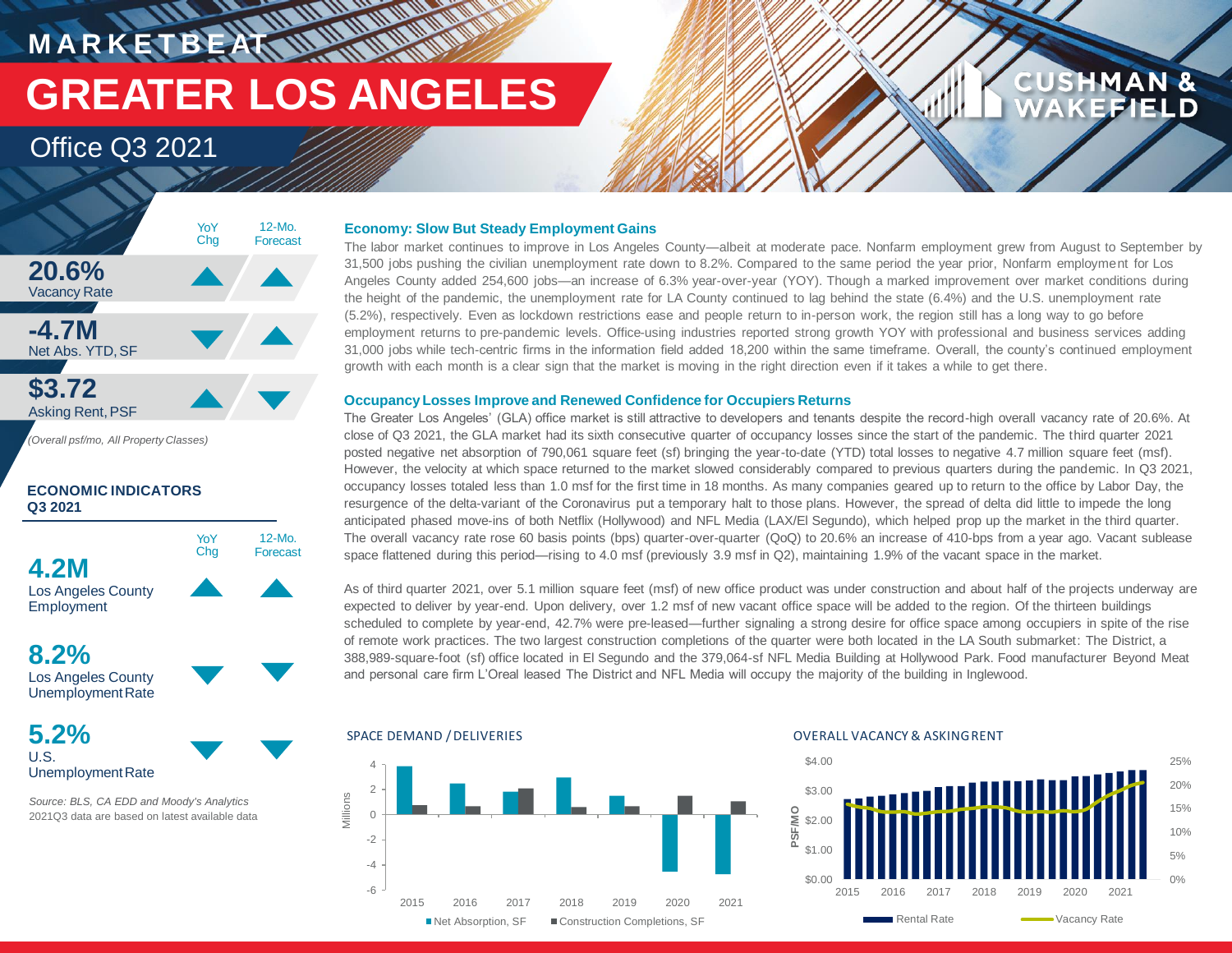# GREATER LOS ANGELES Office Q3 2021

Since the onset of the Coronavirus pandemic in early 2020, office leasing activity struggled to maintain the consistently high volume the region has become accustomed to. With the advent of vaccines and renewed confidence from occupiers, GLA leasing activity in 2021 has routinely achieved an average of 2.0 msf each quarter with Q3 2021 being no exception. The main drivers of the activity can be traced primarily to tech and media firms. Though many have wholly or partially embraced remote work, many still consider in-person work to be an invaluable asset. Such notable transactions from these firms include Creative Arts Agency (CAA) (290,000 sf) recommitting to their space in Century City along with a pair of renewals from streaming video on-demand platform, Hulu, in Santa Monica (186,787 sf and 165,213 sf, respectively). New leasing activity remained relatively consistent with second quarter transactions. YTD leasing activity totaled 7.0 msf through third quarter and is 28.0% higher than the same period a year ago and 65% higher than the previous quarter. Though impressive, the uptick in activity did little to offset the volume of empty space re-entering the market, GLA's "Silicon Beach" continues to be a popular draw for established and burgeoning tech and media firms. Los Angeles West secured the lion's share of the regional activity with just over 1.0 msf or 43.7% of new deal activity of office leases signed in Q3 2021 for a total of 2.5 msf year-to-date. However, the largest new transaction of the quarter was signed by Fabletics in LA South. The athletic-wear firm will move within El Segundo and occupy 137,000 sf at Apollo @ Rosecrans. Renewal activity dropped off significantly compared to second quarter, posting only 525,826 sf- well below the 2020 quarterly average of roughly 1.0 msf of renewals.

### **Asking Rents In Fluctuation Across Submarkets**

**M A R K E T B E AT**

Despite the ever-shifting market demands for office space amid the pandemic, landlords have been emboldened by the uptick in occupier interest in 2021 and thus have steadily raised average asking rates in the region. As of Q3 2021, the average asking rate for office space in GLA was \$3.72 per square foot (psf). Though unchanged quarter-over-quarter, lease rates are 4.3% higher than the same period the year prior. Class A product continues to be a highly sought-after commodity among occupiers particularly for the amenities and concessions currently on offer—and has pushed asking rates for these buildings to \$4.01 psf for the region. Like their counterparts, asking rates remained unchanged quarter-over-quarter, but 4.9% higher compared to last year. Los Angeles West has garnered the most attention from occupiers in the region and this interest can be gleaned via the market's average asking lease rates for office space. Asking lease rates for Class A office space in LA West totaled \$5.30 psf the highest in the region—and an average of \$5.07 psf overall for the quarter.

### **DIRECT VS. SUBLEASE SPACE AVAILABLE COMPARISON**

**CUSHMAN &** 



### **SUBMARKET ASKING RENT**



- Return to office: Office usage has grown post-Labor Day, and this trend is likely to continue in earnest in Q4 2021 and Q1 2022. This trend will likely be buoyed by growing vaccination penetration—nearly two-thirds of the U.S. population as of early October—approaching what health experts have noted is herd immunity.
- Economic recovery: Job growth is expected to continue, and office-using employment is likely to reach pre-pandemic levels by mid-2022. Occupiers are increasingly in the market for office space. The GLA market is slowly edging towards this goal as leasing volume in Q3 2021 was up 20% YoY; absorption is expected to turn positive within the next twelve months.
- Flight to quality: Occupiers have historically leveraged post-recession periods to upgrade their office space and to lock in with attractive rates, concessions, and lease terms over a long period. This focus on high-quality assets and new construction has taken place throughout 2021.
- Market trajectory: Vacancy may be near its peak, but it is unlikely to decline this year. Tenant interest is on the rise, but uncertainty will continue until more employees return to the office on a regular basis. Additionally, upcoming construction deliveries and the current elevated levels of sublease space (130 msf nationally) will further fuel higher vacancy in the short term. Rental rates will remain under downward pressure as tenants currently have increased leverage.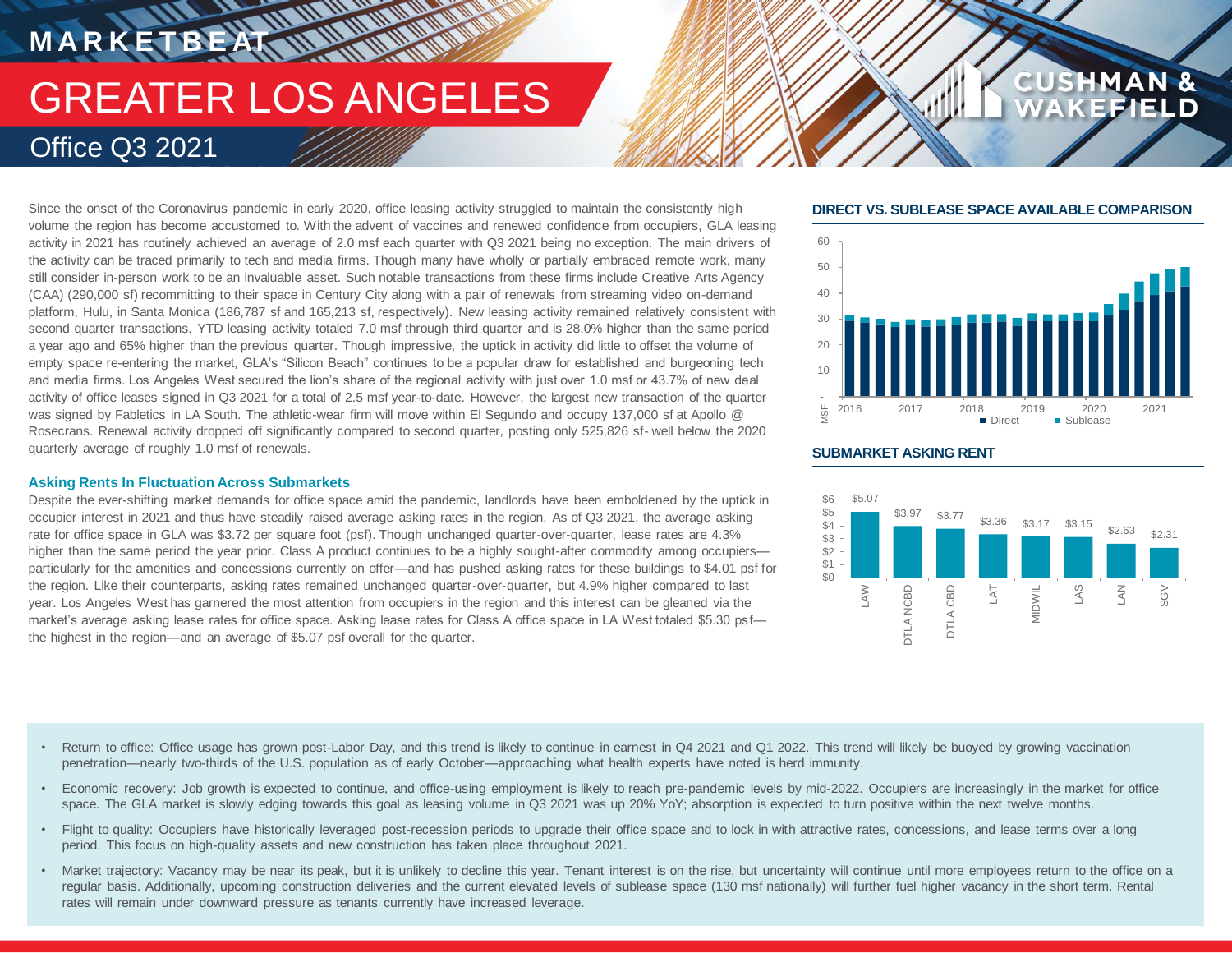# **MARKETBEAT MUNICIPAL** GREATER LOS ANGELES Office Q3 2021

### **LOS ANGELES DOWNTOWN (CBD)**

Even though the vacancy rate continued to climb and reached a new peak since 2014 at 23.3%, the rate of growth slowed in the CBD over the past three months. Occupancy in the heart of LA dropped for the third consecutive quarter in a row, resulting in 147,934 square feet (sf) of vacant space returning to the market in Q3 2021. Overall vacancy totaled 23.3%--a 50 basis point (bps) increase from the previous quarter and 160 bps higher than the same period the year before. Additionally, the persisting trend of occupiers right-sizing their space requirements amid the pandemic added an additional 43,483 square feet of sublease space to the CBD in Q3. Though the city's high-rises continue to underperform quarter after quarter, Q3 provided some noteworthy highlights—particularly in leasing activity and lease rates. Notable deals include the Executive Office for Immigration Review (GSA – EOIR) recommitting to their multi-floor space at the City National Bank Building (77,678 st) and workforce education firm InStride signing a brand-new lease at The Bloc (23,234 sf). Overall leasing activity levels were on par for the previous quarter, but the seemingly drip-feed pace of new deals has led to a noticeable drop in activity levels compared to the same time in 2020. YTD leasing activity for the CBD totaled 337,858 st—a 30% decrease from the year prior—and a far cry from the heights achieved before the COVID-19 pandemic. Despite the slowdown rents in the CBD climbed slightly by 0.3% quarter-over-quarter with overall average asking lease rates totaling \$3.77 psf/mo in Q3 2021. Class A products recorded similar upticks from the previous quarter with rents climbing to \$3.89 psf/mo—an increase of 0.3% from Q2 and 0.4% over the previous year, respectively. The frequent rise in asking rates can be traced to landlords offering more enticing concessions and amenities in order to lure occupiers back to the office space. Whether this move will pay dividends remains to be seen as LA's downtown has historically recovered from economic downturns at a slower pace compared to its contemporaries.

### **LOS ANGELES DOWNTOWN (NON-CBD)**

Leasing activity outside of LA's CBD fell well below the tone set by the pre-pandemic norm as many of the tech and media firms who flocked to the area pressed pause on their expansion plans. For the fifth consecutive quarter, the Non-CBD area failed to crack six-digits with overall leasing activity totaling 61,003 sf in Q3 2021. YTD, meanwhile, totaled 199,204 sf—a 21% decline from the same period the year prior and an 83% decrease when compared to Q3 2019. Tech and media firms have been consistent drivers of growth for the area, particularly around the Arts and Fashion Districts of DTLA, and Q3 2021 proved to be no exception. Popular live-streaming service for gaming, Twitch, signed a new deal for a sublease space within the Arts District for 20,279 sf of space. The pause from companies leasing space throughout 2020 and into early 2021 put a damper on occupancy gains. The flattened activity showed a small QOQ increase to overall vacancy rates to 29.3% or a 30-bps increase. The non-CBD will accrue more vacant space in the forthcoming quarters as large projects, California Market Center (1.3 msf), is scheduled to deliver with minimal pre-leasing in place. With a lack of leasing volume and more vacant space re-entering the market, overall asking lease rates declined 0.8% from the previous quarter to \$3.97 psf/mo. Despite the quarter-to-quarter decline, rates in DTLA's Non-CBD are still 5.4% higher than the same period last year and dwarf the pre-pandemic high of \$3.68 psf/mo achieved in Q4 2019. Rates for Class A space was static quarter-over-quarter at \$4.67 psf/mo, though considering how in-demand high-class space is in and around the Arts District by tech and media firms, rates are still 11.7% higher than pre-pandemic levels.

#### **MID-WILSHIRE**

Mid-Wilshire may be one of the smallest submarkets in GLA, but its importance to the region as the home of Hollywood, cannot be understated. After a precipitous rise in vacant space over the last eighteen months, the overall vacancy rate for Mid-Wilshire fell from 31.1% in Q2 2021 to 29.1% in Q3 2021—thanks in large part to a glut of recent occupancy gains. The momentary rebound netted the submarket with 229,193 sf of positive net absorption in Q3 2021—but was not enough to fully offset the losses from earlier in 2021 as YTD net absorption totaled negative 93,370 sf. Out of all the LA metro office markets, Mid-Wilshire recorded the second highest net absorption during this period. This trend could reverse, however, as the impending construction completion of the 186,524 sf of Candy East and West could push vacancy back up when the project delivers in early 2022. At the end of third quarter, neither buildings reported any pre-leasing activity. One Park Plaza recorded three new third quarter leasing transactions totaling 40,500 sf including a 15,500-sf lease signed by law firm Schneider Wallace Cottrell Konecky LLP. Despite the decrease in vacancy, the overall asking rental rate remained consistent with last quarter at \$3.17 psf/mo while the Class A rent fell slightly from \$3.09 psf/mo to \$3.07 psf/mo.

Overall Rental vs. Vacancy Rate CENTRAL BUSINESS DISTRICT



**CUS** 





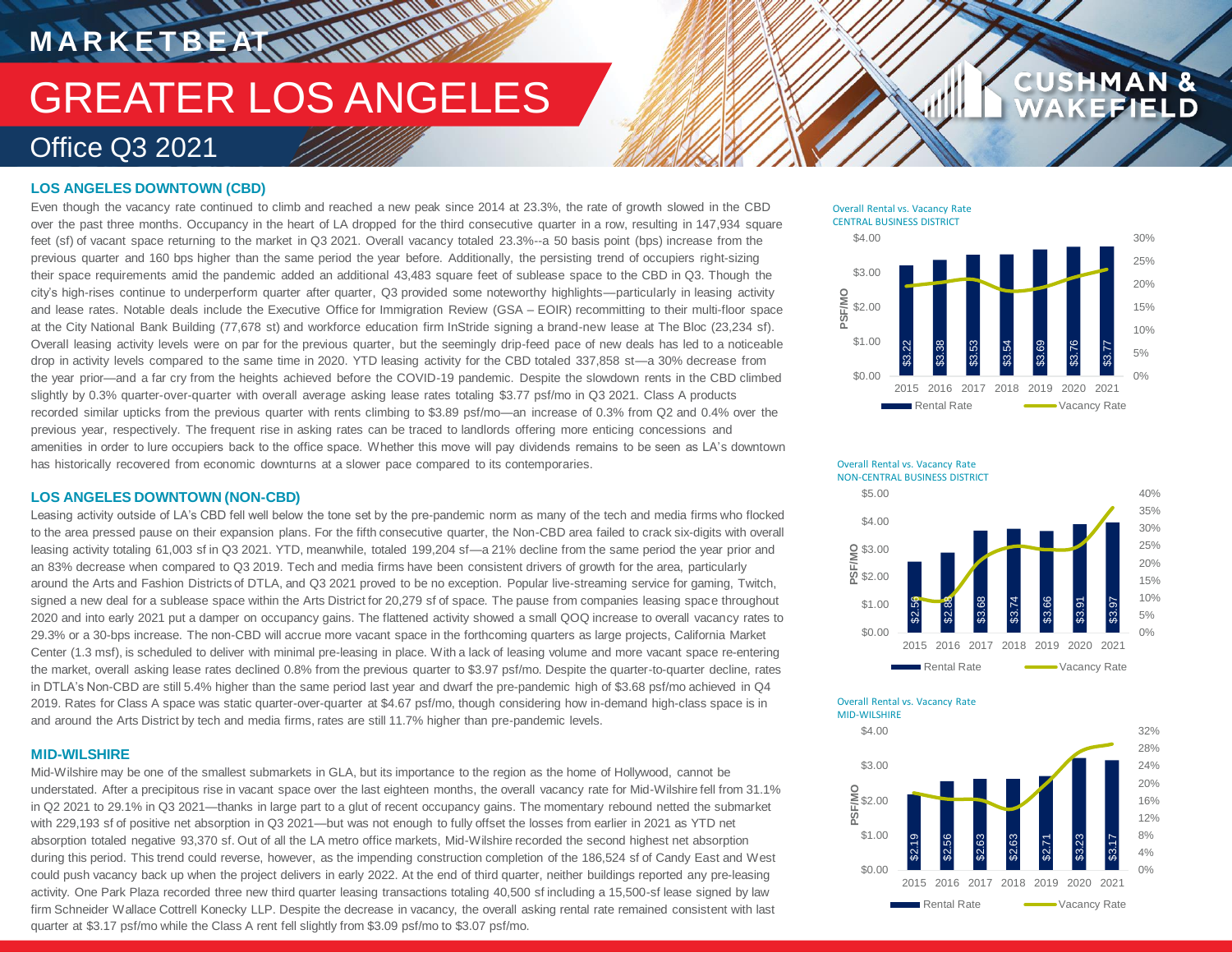# **TATALOGICAL** GREATER LOS ANGELES Office Q3 2021

# **LOS ANGELES NORTH**

**M A R K E T B E AT**

LA North has garnered an increased level of interest from office occupiers in recent years, thanks in large part to expanding film and television studios. Much of this intrigue and push northward helped fuel some of the activity during third quarter 2021, as LA North recorded 516,965 sf of new leasing activity, an increase of 64.9% from the prior quarter bringing the YTD total to over 1.2 msf. This activity does not include two large renewals signed by Momentous Insurance (31,600 sf at Tri Center Plaza in Van Nuys) and Move Sales Inc. (30,953 sf at Westlake North Business Park I in Westlake Village). MedPoint Management signed the largest new direct deal of the quarter for 51,000 sf at Sherman Oaks Galleria. Despite the surge in leases, the overall vacancy rate grew 70 basis points compared to last quarter to 16.4% as a result of negative absorption. Third quarter marked the sixth consecutive quarter of negative overall absorption with 209,918 sf in occupancy losses for a total of 584,125 sf net move-outs YTD. Although demand slowed, the overall asking rent remained unchanged from the previous quarter—holding steady at \$2.63 psf/mo.

### **LOS ANGELES SAN GABRIEL VALLEY**

The positive momentum achieved in the first half of 2021 carried over into the third quarter as the San Gabriel Valley continued to buck regional trends. A moderate level of leasing activity, coupled with a substantially lower rate of empty space re-entering the market, helped bring the market's overall vacant sf down 78,686 sf QOQ. More than 80% of the activity took place in the submarkets of City of Industry/Diamond Bar and the 210 Corridor. This netted the San Gabriel Valley with 15,268 sf of positive absorption in Q3 2021 totaling 113,378 sf YTD. So far, the SGV is the only LA office market to achieve positive absorption YTD in 2021. Overall vacancy dropped 60 bps QOQ to 11.0% and remains only marginally higher compared to the same period the year prior. Like its contemporaries, the SGV has struggled with an influx of sublease space entering the market. Between Q3 2020 and Q3 2021, over 64,853 sf of sublet space has been added to the market—a 177% increase. Though large, it should be noted the rate at which space is being added is considerably slower compared to neighboring markets; only 761 sf of sublease space was added in the SGV QOQ. Overall asking lease rates remained mostly unchanged from last quarter, only increasing marginally by \$0.02 to \$2.31 psf/mo. Asking lease rates are slightly higher than they were the year prior (a difference of \$0.05), though prices for Class A have stayed static YOY. The SGV was home to one of the largest third quarter office transactions—that being the sale of the Megan Medical Clinic in the city of Covina for \$49.3 million (\$783 psf). The two-story 62,969 sf medical office building was sold by IRA Capital to Sierra Health and Life Insurance Company, Inc and was fully leased to Megan Medical Clinic at the time of sale.

### **LOS ANGELES SOUTH**

Vacant space returning to the market was once again a pain point for GLA's primary port of entry. Overall vacancy in the South Bay increased by 70 bps QOQ to 25.5% and was 420 bps higher than the year before. Much of this is due to the amount of sublease space that has become available in the South Bay; more than 20% of the 4.0 msf of vacant sublease space in the GLA region currently resides within submarket. One of the largest contributors of newly added sublease space was coworking firm WeWork which listed 73,197 sf of their space at the Pacific Corporate Towers in El Segundo. Despite the dubious distinction of carrying much of the region's supply of sublet space, the supply of vacant sublease space decreased significantly by 11.3% QOQ. This shift is owed to a robust influx of leasing activity in the South Bay in Q3 2021 with 516,965 sf of transactions—a 18.8% increase compared to last quarter. This netted the South Bay submarket with 49,772 sf of positive absorption, bringing the YTD total to negative 648,259 sf. The new transactions that took place in the third quarter included the largest in the entire GLA region: a 137,000 sf lease signed by Fabletics in El Segundo. In addition, at 1.3 msf YTD, South Bay leasing activity accounted for 19.0% of all LA new office transactions so far in 2021. As mentioned previously, two projects (The District and NFL Media Center) delivered a total of 768,053 sf of new office space already 78.5% preleased. Standard Works Campus, a 60,000-sf Class B office development in El Segundo, is expected to be completed by year-end and as of third quarter, reported no pre-leasing activity. The largest third quarter investment acquisition in the LA office market was Rexford Industrial's purchase of the five-building 573,167-sf Torrance Technology Campus from Torrance FRM LLC for \$182 million or \$318 psf. South Bay continued to be one of the main areas of interest for tenants, developers and investors.

### **Overall Rental vs. Vacancy Rate** LOS ANGELES NORTH



**CUSHMAN &** 

FIELD



#### **Overall Rental vs. Vacancy Rate** LOS ANGELES SOUTH

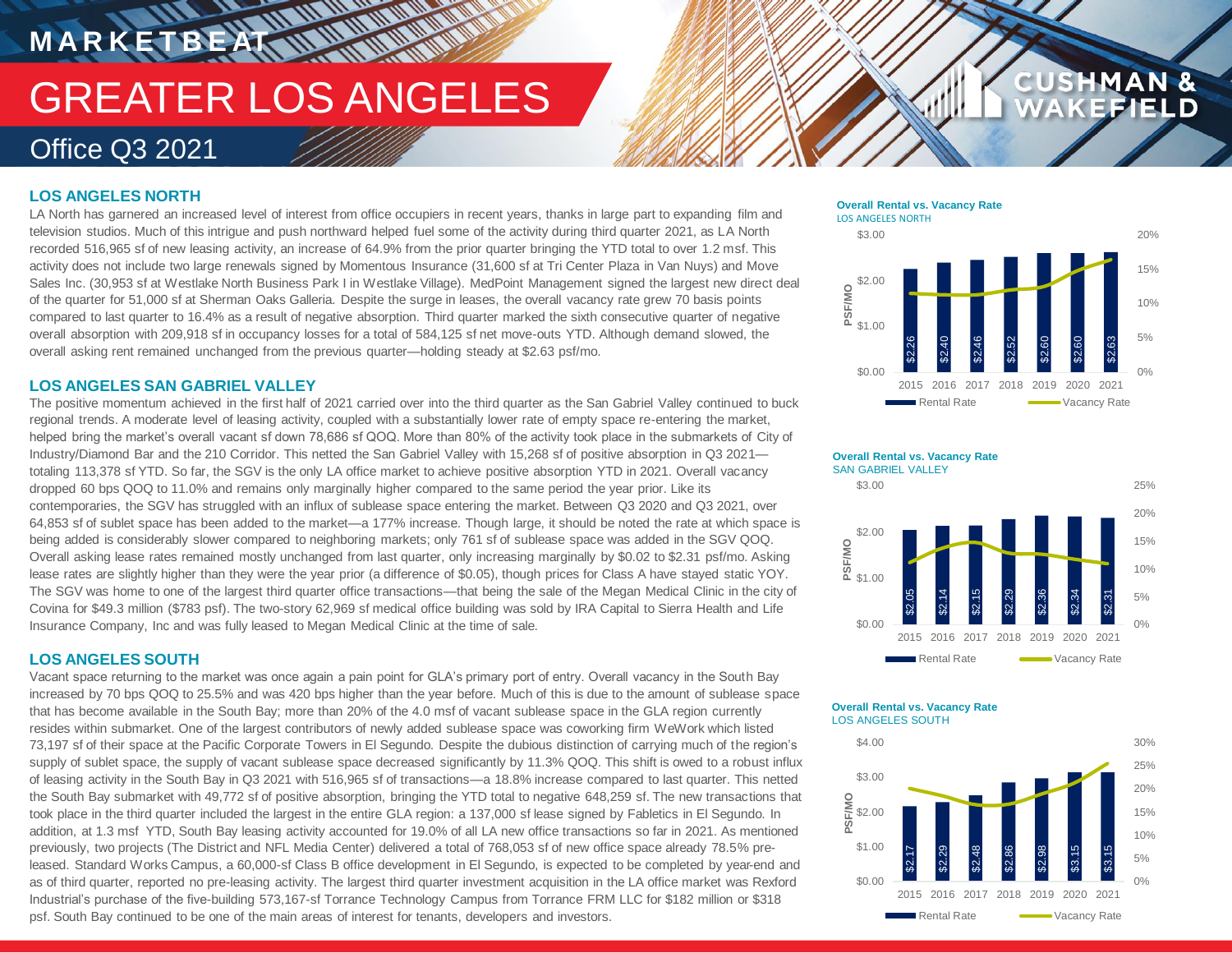# GREATER LOS ANGELES Office Q3 2021

# **LOS ANGELES TRI-CITIES**

**M A R K E T B E AT**

Fundamentals had been sluggish in the first half of 2021 and this trend continued well into the third quarter. Burbank, Glendale, and Pasadena have long been key growth drivers for the GLA region as one of the major hubs for the film and television industries. But with the onset of the Coronavirus pandemic and the cases of the delta-variant spreading, occupiers have continued to pause movement and expansion plans in the interim. As a result, the supply of vacant office space in the Tri-Cities increased by 160,475 sf QOQ—thereby increasing overall vacancy by 70 bps to 16.6%. Compared to the same period the year prior, overall vacancy has increased 450 bps. Leasing activity continued to be the one bright spot in the region; Q3 2021 leasing activity in Tri-Cities totaled 161,290 sf bringing the YTD total to 678,642 sf. Though helpful, the activity was not enough to supplement the occupancy losses for the quarter, resulting in negative 148,117 sf of net absorption for the quarter and negative 316,795 sf for the year. Overall average asking lease rates remained unchanged from the second quarter, holding at \$3.36 psf/mo with Class A assets reporting the only growth QOQ (\$0.01). Compared to last year, overall asking rates and Class A rates are \$0.04 and \$0.03 lower, respectively. While occupier fundamentals continued to struggle amid the pandemic, investment activity shined the brightest in Tri-Cities. Tri-Cities secured the majority of the GLA region's largest office sales transactions for the third quarter—notably the sale of Lankershim Plaza in North Hollywood. The nine-story 179,437 sf office building sold for \$92 million (\$513 psf) with Kaiser Permanente, the Art Institute of California, and Regus occupying the building at the time of the sale. Other notable transactions include 2 North Lake (\$80m / \$354 psf) and the Pasadena Business Center (\$72.5m / \$314 psf), both in Pasadena, and the Burbank Empire Center (\$64m / \$494 psf) in Burbank.

**NATIONAL REPORT** 

#### **Overall Rental vs. Vacancy Rate** TRI-CITIES



**CUSHMAN &** 

FIELD

## **LOS ANGELES WEST**

As the largest LA office market by inventory, LA West was responsible for the lion's share of the leasing activity in Q3 2021. While the overall vacancy rate increased by 130 bps QOQ to 18.8%, leasing activity was strong for the second consecutive quarter—totaling over 1.0 msf of new transactions and bringing the YTD total to over 2.6 msf. In all, the leasing volume in LA West accounted for more than a third of regional YTD activity. Culver City and Century City composed the bulk of the new leasing in the third quarter, but the largest transactions were outside these submarkets. Video game developer and publisher of Call of Duty of World of Warcraft fame, Activision Blizzard, signed the two largest office leases for the quarter: 87,822 sf and 87,526 sf, in Santa Monica and Playa Vista, respectively. These leases demonstrate how critical in-person working environments are for tech and entertainment industry firms. The desire for office space can be felt in the construction pipeline as well: more than 3.2 msf of new office product was under construction in LA West at the end of Q3 2020, more than a quarter of which has already been pre-leased by eager tenants. The overall asking lease rate declined slightly from \$5.09 psf/mo last quarter to \$5.07 psf/mo—however—the region remains far and away the most expensive market in the region. Meanwhile, demand for high-quality and creative space has kept asking rates for Class A product steady at \$5.30 psf/mo. The impending delivery of a fresh batch of quality office space is likely to push area asking rates even higher upon delivery. Though market fundamentals continued to tighten in West LA with strong leasing and asking rates, overall net absorption was negative for the sixth consecutive quarter.

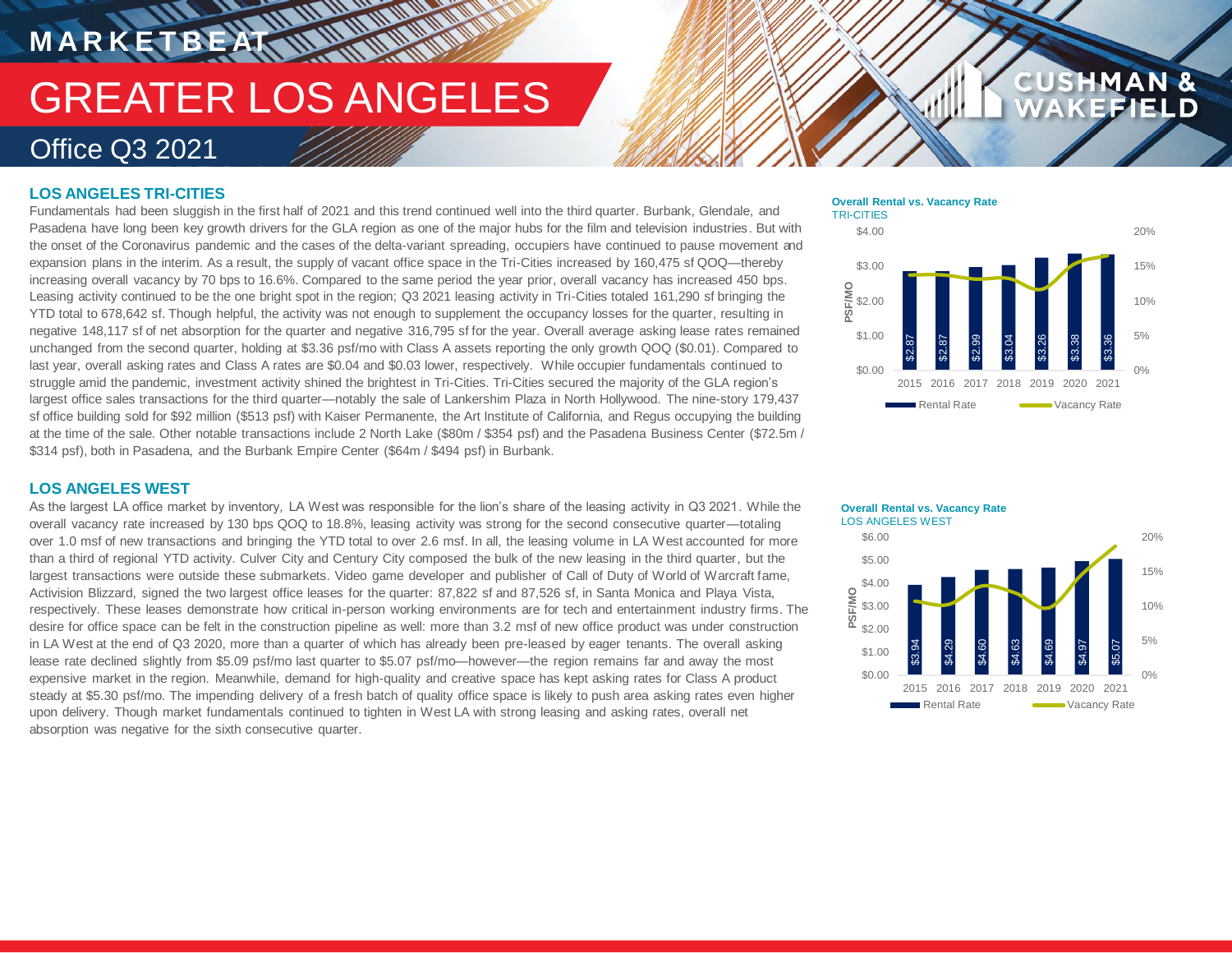# GREATER LOS ANGELES

# Office Q3 2021

**M A R K E T B E AT**

# **MARKET STATISTICS**

| <b>SUBMARKET</b>             | <b>INVENTORY</b><br>(SF) | (SF)      | SUBLET VACANT DIRECT VACANT<br>(SF) | <b>OVERALL</b><br><b>VACANCY</b><br><b>RATE</b> | <b>CURRENT OTR</b><br><b>OVERALL NET</b><br><b>ABSORPTION (SF)</b> | <b>YTD OVERALL NET</b><br><b>ABSORPTION (SF)</b> | <b>YTD LEASING</b><br><b>ACTIVITY (SF)</b> | <b>UNDER</b><br>CONSTRUCTION (SF) | <b>OVERALL</b><br><b>ASKING RENT</b><br>(ALL CLASSES)* | <b>OVERALL</b><br><b>ASKING RENT</b><br>(CLASS A)* |
|------------------------------|--------------------------|-----------|-------------------------------------|-------------------------------------------------|--------------------------------------------------------------------|--------------------------------------------------|--------------------------------------------|-----------------------------------|--------------------------------------------------------|----------------------------------------------------|
| Los Angeles Downtown CBD     | 27,750,804               | 451,601   | 6,019,728                           | 23.3%                                           | $-147,934$                                                         | $-544,048$                                       | 337,858                                    | $\mathbf 0$                       | \$3.77                                                 | \$3.89                                             |
| Los Angeles Downtown Non-CBD | 11,224,984**             | 246,294   | 3,041,589                           | 29.3%                                           | 171,860                                                            | $-142,079$                                       | 199,204                                    | 214,000                           | \$3.97                                                 | \$4.67                                             |
| Mid-Wilshire                 | 13,011,055               | 301,924   | 3,484,967                           | 29.1%                                           | 229,193                                                            | $-93,370$                                        | 274,987                                    | 186,524                           | \$3.17                                                 | \$3.07                                             |
| Los Angeles West             | 55,436,029               | 1,366,997 | 9,078,768                           | 18.8%                                           | $-639,728$                                                         | $-2,488,057$                                     | 2,610,409**                                | 3,178,202                         | \$5.07                                                 | \$5.30                                             |
| Los Angeles North            | 31,320,695               | 284,881   | 4,844,951                           | 16.4%                                           | $-209,918$                                                         | $-584,125$                                       | 1,222,812                                  | $\mathbf{0}$                      | \$2.63                                                 | \$2.78                                             |
| Los Angeles South            | 31,995,455               | 820,799   | 7,350,549                           | 25.5%                                           | 49,772                                                             | $-648,259$                                       | 1,310,860                                  | 60,000                            | \$3.15                                                 | \$3.41                                             |
| <b>Tri-Cities</b>            | 24,564,727               | 386,444   | 3,699,483                           | 16.6%                                           | $-148,117$                                                         | $-316,795$                                       | 678,642                                    | 1,446,411                         | \$3.36                                                 | \$3.50                                             |
| San Gabriel Valley           | 12,568,280               | 101,462   | 1,276,604                           | 11.0%                                           | 15,168                                                             | 113,378                                          | 349,069                                    | 62,000                            | \$2.31                                                 | \$2.59                                             |
| <b>GRAND TOTAL</b>           | 207,871,185              | 3,960,402 | 38,796,484                          | 20.6%**                                         | $-790,061**$                                                       | $-4,736,303**$                                   | 6,983,841**                                | 5,147,137                         | \$3.72                                                 | \$4.01                                             |

1AN &<br>FIELD

**CUSHM** 

*\*Rental rates reflect full service asking \$psf/mo \*\*Stats do not match National numbers*

### **KEY LEASE TRANSACTIONS Q3 2021**

| <b>PROPERTY</b>                                       | <b>SUBMARKET</b>                     | <b>TENANT</b>               | <b>RSF</b> | <b>TYPE</b>   |
|-------------------------------------------------------|--------------------------------------|-----------------------------|------------|---------------|
| 2150 Park Place   Apollo @ Rosecrans                  | LA South   El Segundo/Beach Cities   | Fabletics                   | 137.000    | <b>Direct</b> |
| 2701 Olympic Boulevard   Pen Factory                  | LA West   Santa Monica               | Activision Blizzard, Inc.   | 87,822     | Sublease      |
| 5454 Beethoven Street                                 | LA West   Playa Vista                | Activision Publishing, Inc. | 87.526     | <b>Direct</b> |
| 9735 Washington Boulevard   The Brick and The Machine | LA West   Culver City                | Apple                       | 82,553     | <b>Direct</b> |
| 606 South Olive Street   City National Bank Building  | LA Downtown CBD   Financial District | GSA – EOIR                  | 77.678     | Renewal*      |
| 9830 Wilshire Boulevard                               | LA West   Beverly Hills              | Alo Yoga                    | 73.000     | <b>Direct</b> |

*\*Renewals not included in leasing statistics*

## **KEY SALES TRANSACTIONS Q3 2021**

| <b>PROPERTY</b>                                         | <b>SUBMARKET</b>                   | <b>SELLER I BUYER</b>                          |         | <b>PRICESS PSF</b> |
|---------------------------------------------------------|------------------------------------|------------------------------------------------|---------|--------------------|
| 3100-3110 Lomita Boulevard   Torrance Technology Campus | LA South   Central Torrance        | Torrance FRM LLC   Rexford Industrial Realty   | 573.167 | \$182.0M   \$318   |
| 2 North Lake Avenue                                     | Tri-Cities   Pasadena              | 2 North Lake JV LLC   Private Investor         | 200.011 | \$80.0M   \$400    |
| 5250 Lankershim Boulevard   NoHo Commons III            | Tri-Cities   North Hollywood       | J.H. Snyder Company   Divco West Services, LLC | 180,000 | \$92.0M   \$511    |
| 2400 Empire Avenue   Burbank Empire Center              | Tri-Cities   Burbank - City Center | UBS Realty Investors LLC   PR Align Empire LLC | 129.500 | \$64.0M   \$494    |

### **KEY CONSTRUCTION COMPLETIONS YTD 2021**

| <b>PROPERTY</b>                                           | <b>SUBMARKET</b>                   | <b>MAJOR TENANTS</b> |         | <b>OWNER / DEVELOPER</b>          |
|-----------------------------------------------------------|------------------------------------|----------------------|---------|-----------------------------------|
| 888 Douglas Street   The District                         | LA South   El Segundo/Beach Cities | Beyond Meat, L'Oreal | 388,989 | Hackman Capital   Hackman Capital |
| 900 District Drive   NFL Media Building at Hollywood Park | LA South   LAX/Century Boulevard   | NFL Media            | 379.064 | The Kroenke Group   Wilson Meany  |